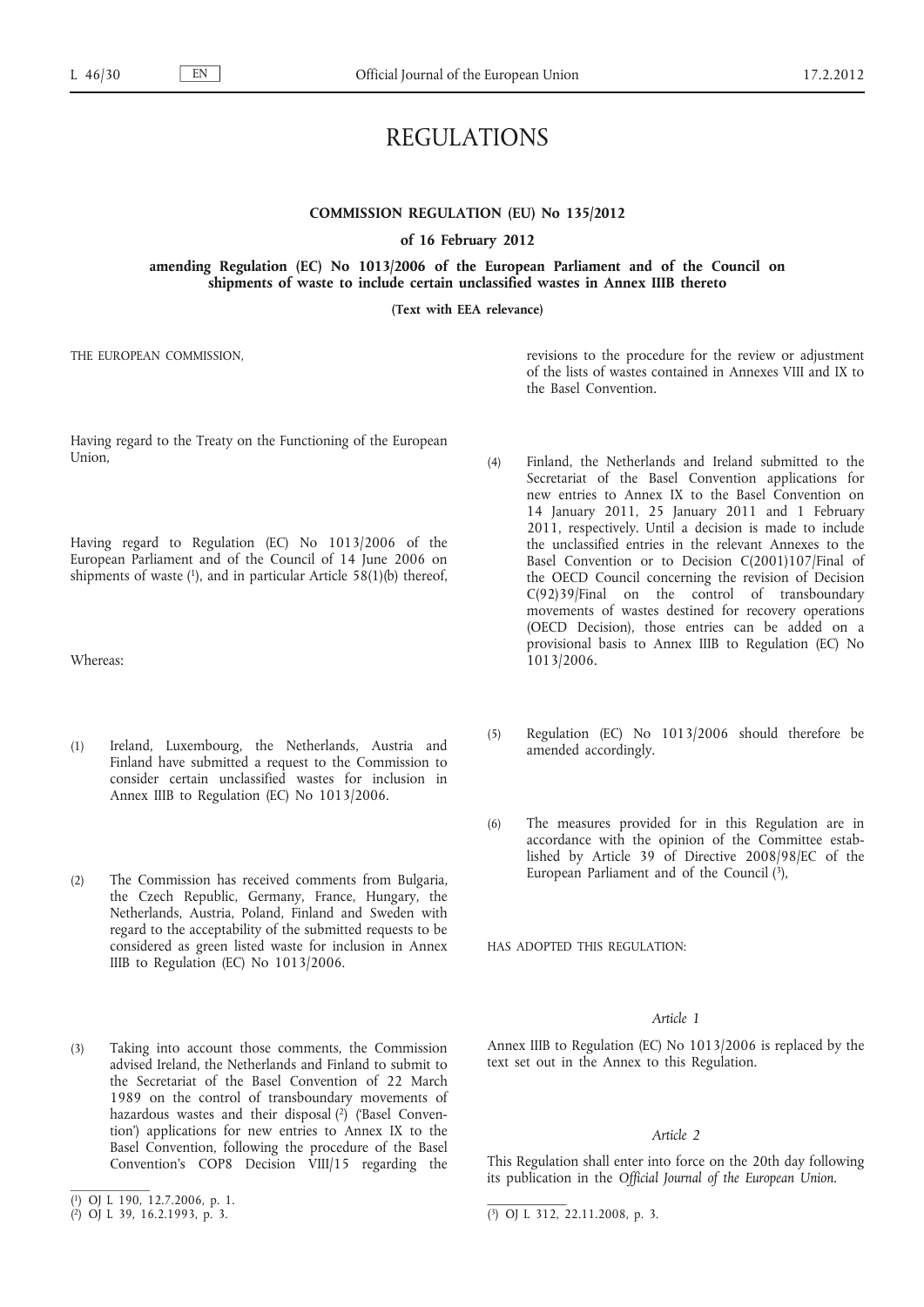This Regulation shall be binding in its entirety and directly applicable in all Member States.

Done at Brussels, 16 February 2012.

*For the Commission The President* José Manuel BARROSO